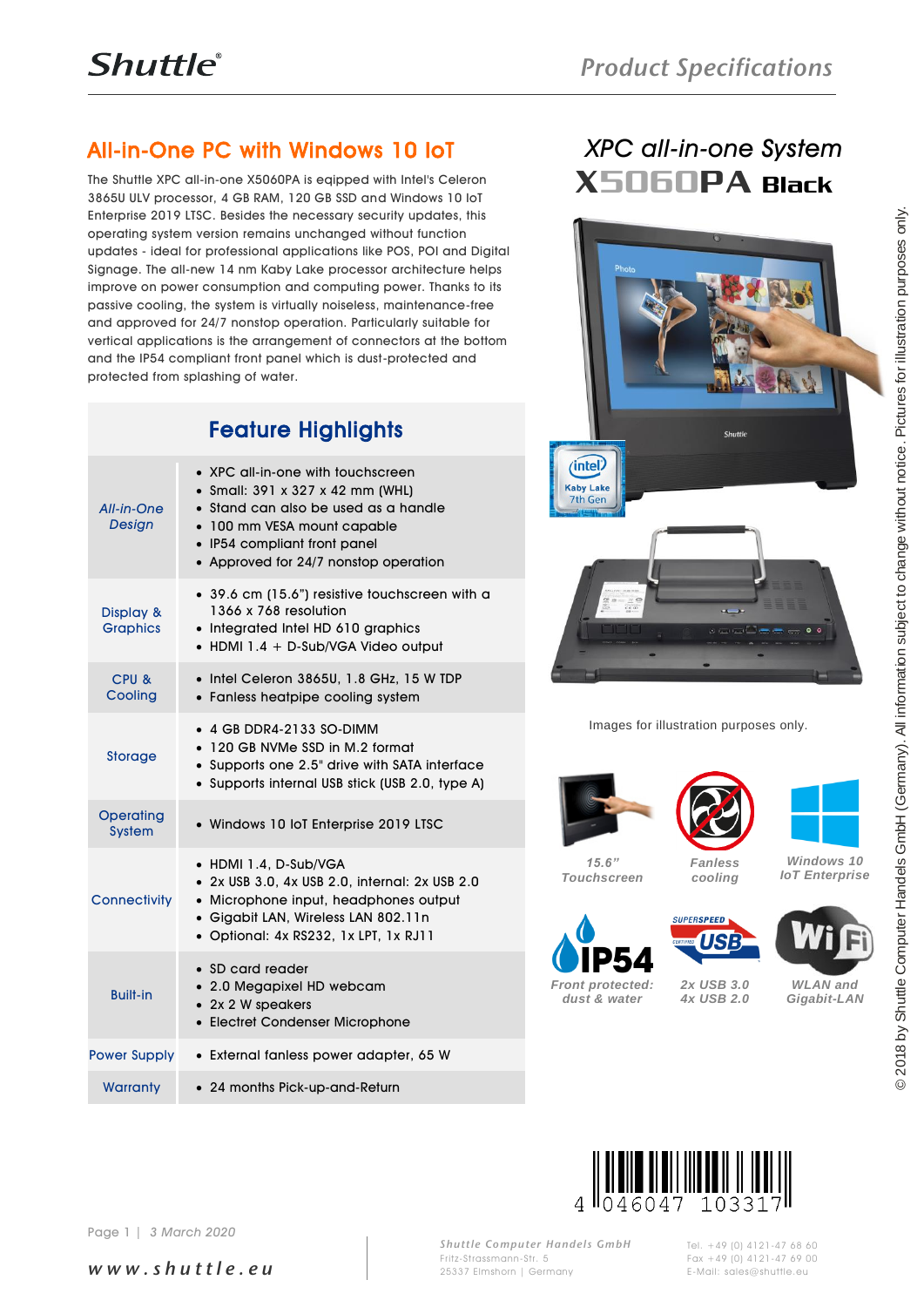

- 
- 
- 
- Power on LED **13** Stand (handle) **22** 2x USB 2.0
- 
- 
- 
- 
- 
- 
- Microphone **12** Clear CMOS Button **21** DC-input for Power Adapter
	-
- Hard disk LED **14** Cooling Vents **23** RJ45 Gigabit LAN
- Stereo speakers **15** Kensington lock **24** 2x USB 3.0
- Power-on button **16** D-Sub/VGA Video Output **25** HDMI Video Output
	-
- Power Button **18** Optional: 2x COM + LTP (PCL71) **27** Microphone Input
- Touchscreen LCD display **10** SD Card Reader **19** Optional: 4x COM, LPT, RJ11 (POS01)
- Webcam **11** 2x USB 2.0 **20** Perforation for TV antenna (9 mm)
	-
	-
	-
	-
	-
- Stylus with holder **17** Vesa Mount 100x100mm **26** Audio Line-out (headphones)
	-

*w w w . s h u t t l e . e u*

*Shuttle Computer Handels GmbH* Fritz -Strassmann-Str. 5 25337 Elmshorn | Germany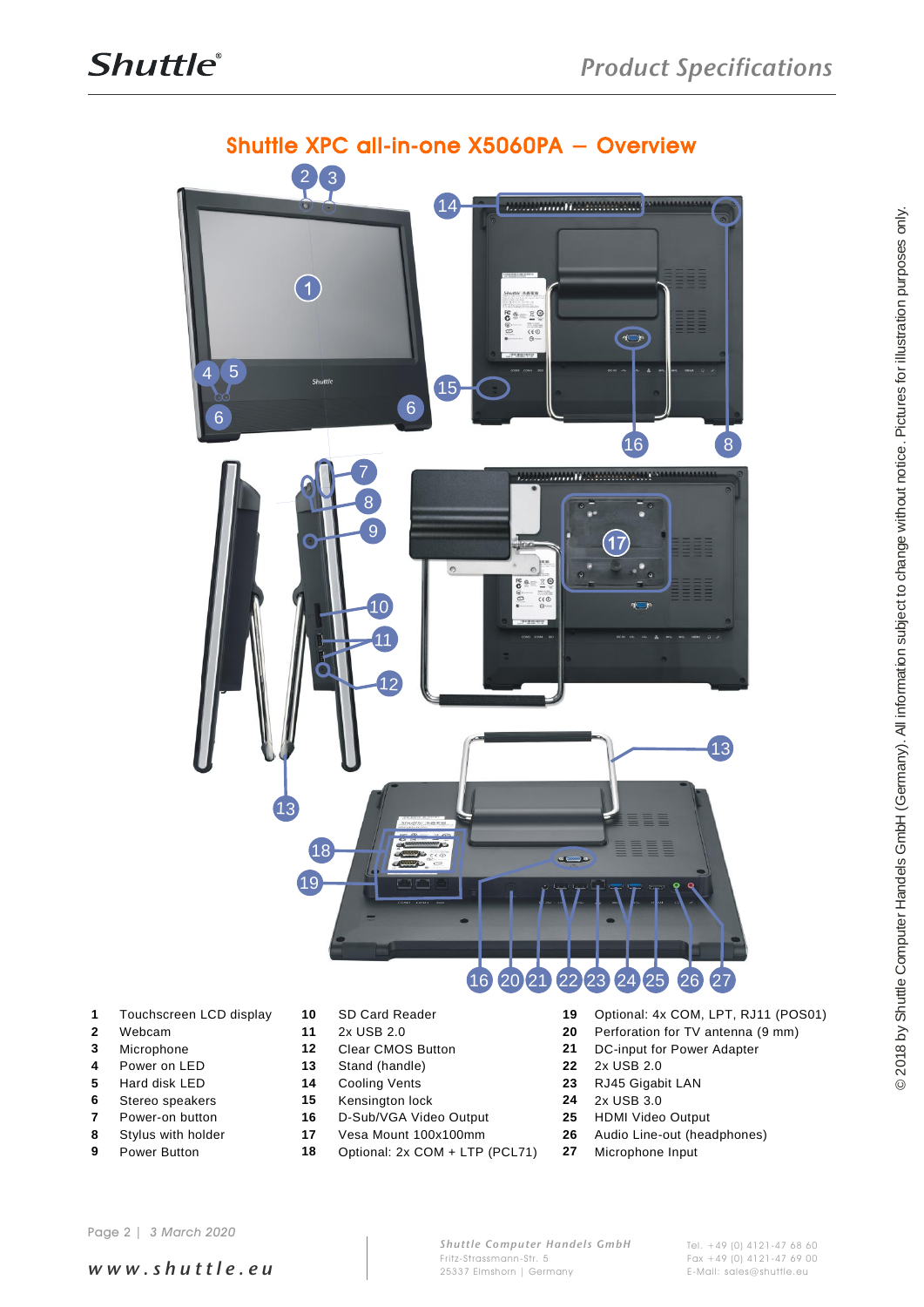### Shuttle XPC all-in-one X5060PA – Special Features



### **All applications at your fingertips**

The innovative touchscreen technology delivers the simplest operation possible and makes the screen the centre of action. Its high-quality design lets you control the whole range of multimedia - music, movies, video playback and web browsers start by just touching the screen.



### **All-in-One PC**

Your complete PC system with many components already built in comes in just one single device! This includes the webcam, microphone, mainboard, display, touchscreen input interface, wireless LAN module and speakers. It helps you save space, looks simply stylish and reduces cable clutter.



### **Fanless and quiet**

March 2020<br>
Simple and the proposal distribution subject to change of production in the computer subject to change of production subject to change with the computer subject to change with the computer Handel Computer Hande The Shuttle XPC all-in-one X5060PA uses a passive thermal module with heatpipes to lead heat out of the case quickly and evenly. The unique fanless design makes it perfect to be used in noise-sensitive environments such as living rooms, hospitals, libraries etc. As an additional benefit, fanless cases rarely gather dust on the inside and stay cleaner than others. So it's not only quiet and low in energy use, but also virtually maintenance-free.



### **Connects to two external Full HD displays**

The Shuttle XPC all-in-one X5060PA features two video outputs: One analog D-Sub/VGA connector and one HDMI connector. Two external Full HD displays can be connected in extended mode. Now add the built-in display of the X5060PA and there are three displays showing different content.



#### **Protection Class IP54**

The front panel of the Shuttle XPC all-in-one X5060PA is dust-protected and protected from splashing of water according to IP protection class 54. Consequently, this All-in-One PC can be used for those indoor applications, where the touchscreen may be exposed to humidity and occasional splashing of water. This is particularly welcome in restaurants, laboratories, production or other places.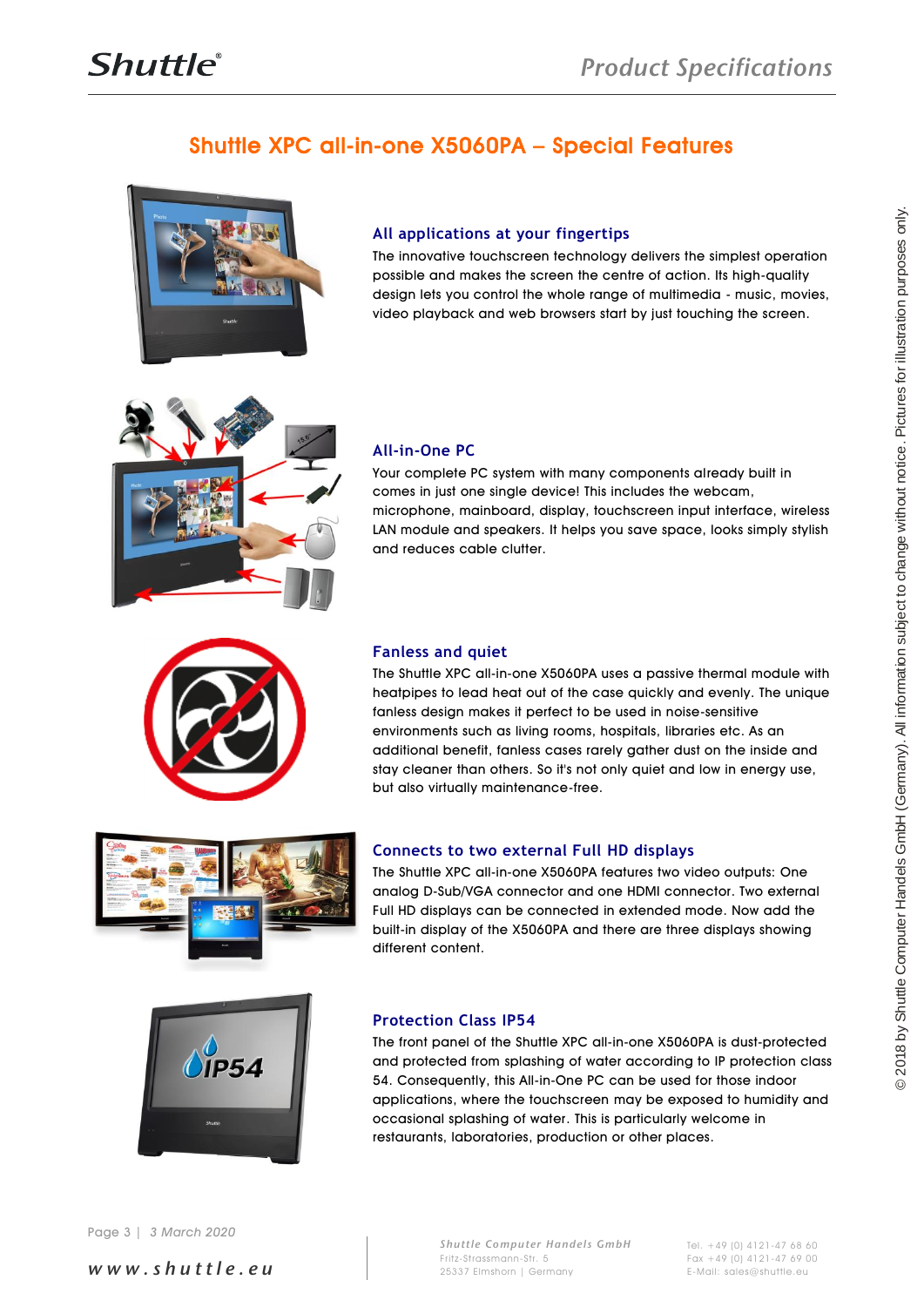

#### **Optimised Cable Management**

Most of the connectors are now located at the back panel facing down. This leads to an effective cable management making for a clean, tidy appearance on the desk.

On the left side sit those connectors which need to be accessed from the front: the card reader and two USB ports.

| Advanced                                    | Aptio Setup Utility - Copyr |
|---------------------------------------------|-----------------------------|
| Suspend Mode<br>Wake Up By USB (S3)         | [SS(STR)]<br>[Enabled]      |
| EuP Function                                | [Enabled]                   |
| Power-On after Power-Fail<br>Wake Up by LAN | [Power Off]<br>[Disabled]   |
| PowerOn by RTC Alarm                        | [Disabled]                  |

#### **Power on after Power fail**

The BIOS setup provides a "Power-On after Power Fail" function that can be found under "Power Management Configuration" where the PC's behaviour after power failure can be determined.



#### **Always Power-on Jumper**

The Shuttle XPC all-in-one X5060PA also comes with a hardware-based solution. By removing Jumper 7, the system will start unconditionally once power is applied.



#### **Hidden Power Button**

The power button can be deactivated to prevent unauthorized use. Still it can be used with a straightened paper clip as shown on the left.



#### **VESA mount**

The stand on the rear can easily be removed to unveil four VESA mounting screw holes that can be used for mounting arms and other mounting devices from a variety of manufacturers.

*w w w . s h u t t l e . e u*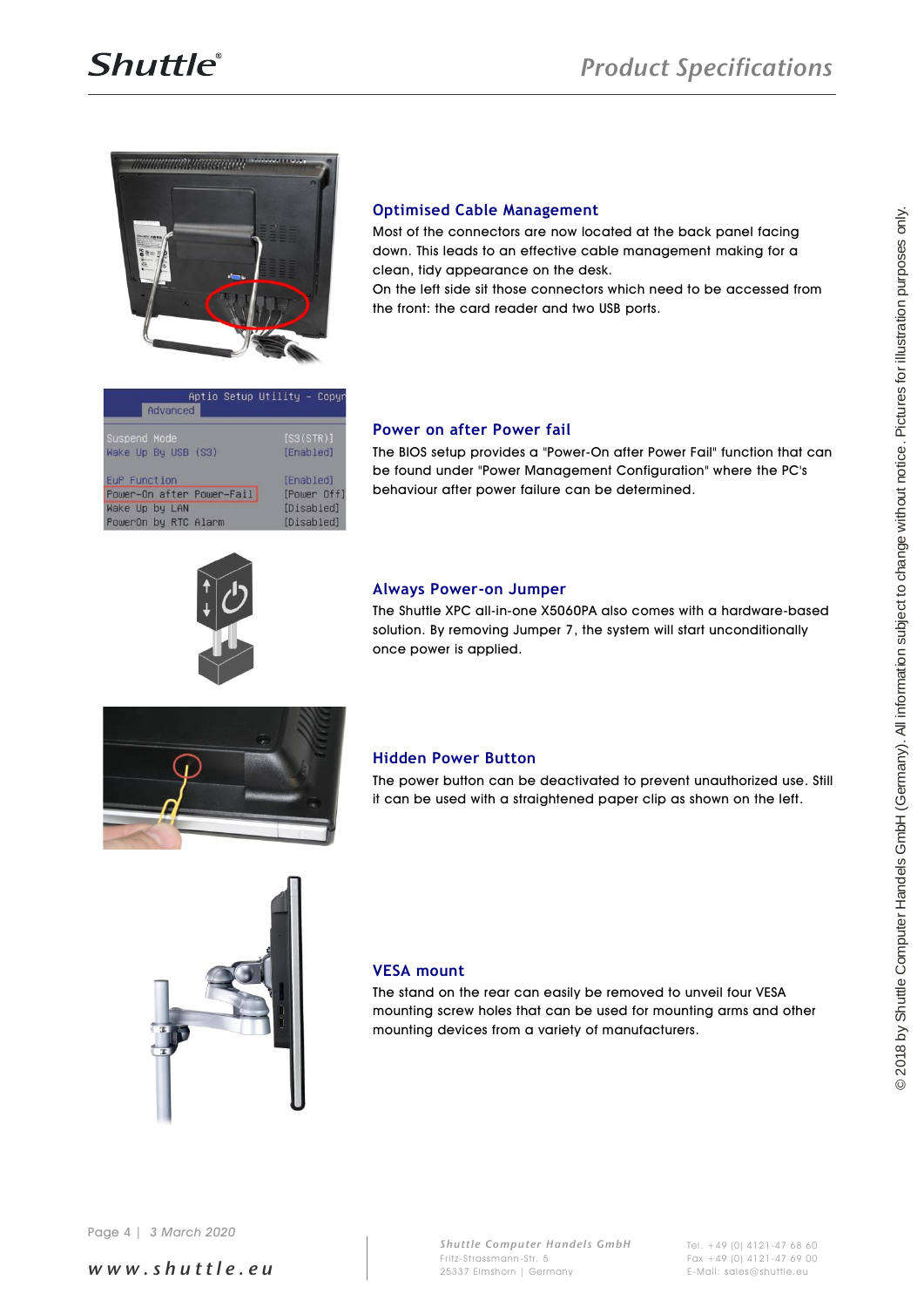

#### **Stylus for the touchscreen**

The Shuttle XPC all-in-one X5060PA is equipped with a 5-wire resistive touchscreen for simple operation by finger (even with gloves) or stylus. The stylus comes supplied as standard and sits in an opening located at the top of the chassis. Using the stylus results in a smoother and more precise input than just using a finger.



#### **Kensington Lock**

This is a small, metal-reinforced hole as part of an anti-theft system. (Lock and cable not included.)



#### **Carrying handle**

The practical stand can be pulled upwards to also serve as a handle making the Shuttle XPC all-in-one X5060PA easy to carry. Clever!

*w w w . s h u t t l e . e u*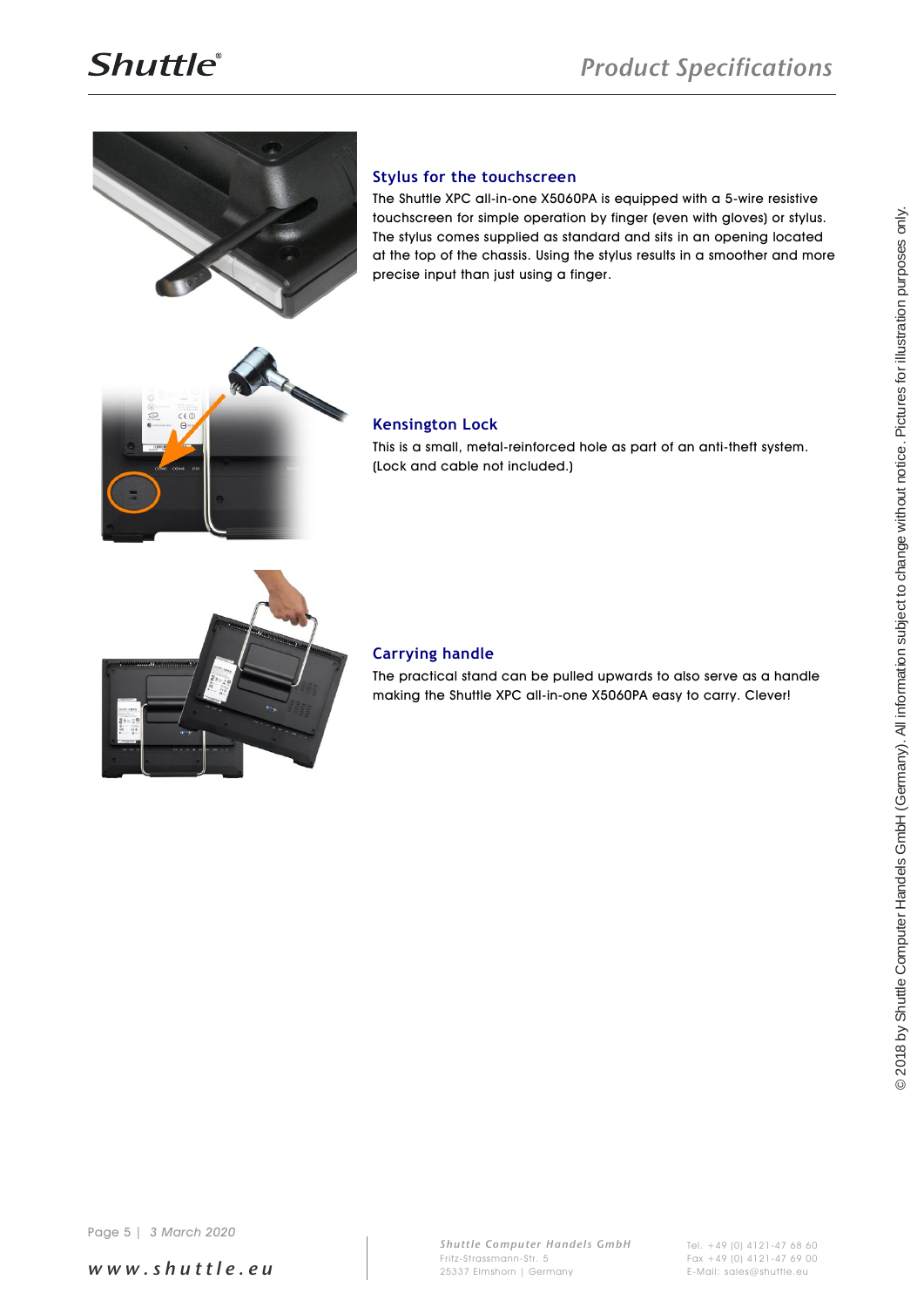### Shuttle XPC all-in-one X5060PA − Range of Applications



Digital Signage Visual advertising, entertainment, displaying information in public areas



P.O.S. Point of sales



**Communication** Email, VoIP, Messenger, Blog, Video Conferencing



Office Work Word and spreadsheet processing, email, internet



**Control** Surveillance, Home Automation, Control device



Instore Radio Playing advertising and music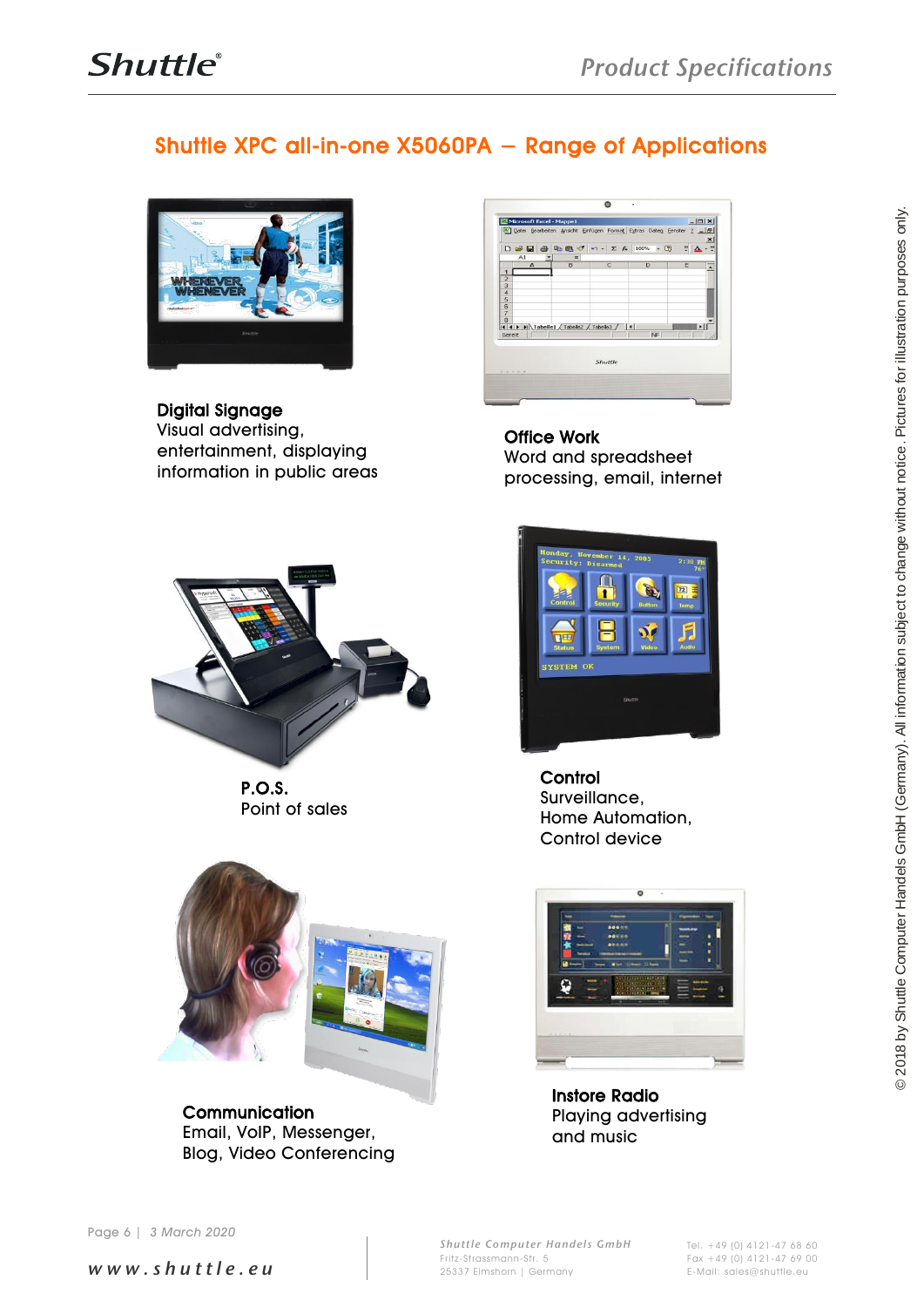### Shuttle XPC all-in-one X5060PA – Specifications

| <b>Fanless</b> and<br>silent         | Passive heatpipe cooling, no fan noise at all<br>Perfect to be used in noise-sensitive environments<br>Fanless, dust-free and thus virtually maintenance-free                                                                                                                                                                                                                                                                                                                                                                                                                           |
|--------------------------------------|-----------------------------------------------------------------------------------------------------------------------------------------------------------------------------------------------------------------------------------------------------------------------------------------------------------------------------------------------------------------------------------------------------------------------------------------------------------------------------------------------------------------------------------------------------------------------------------------|
| IP54<br>protected                    | The front panel is dust-protected and protected from splashing of water according to<br>protection class IP54.                                                                                                                                                                                                                                                                                                                                                                                                                                                                          |
| <b>Chassis</b>                       | Colour: black<br>Dimensions: $391 \times 327 \times 42$ mm (W x H x D)<br>100mm VESA mount capable<br>Mounting hole for Kensington lock<br>Weight: 3.6 kg net, 4.8 kg gross                                                                                                                                                                                                                                                                                                                                                                                                             |
| <b>Operation</b><br><b>System</b>    | Windows 10 IoT Enterprise 2019 LTSC                                                                                                                                                                                                                                                                                                                                                                                                                                                                                                                                                     |
| <b>Touchscreen</b>                   | Touchscreen function supports fingertip input<br>Resistive 5-wire single-touch technology<br>Stylus for the touchscreen included                                                                                                                                                                                                                                                                                                                                                                                                                                                        |
| 15.6"<br><b>Display</b>              | 39.6 cm / 15.6" LCD display, ratio: 16:9 widescreen panel<br>Resolution: 1366 x 768 = 1.05 Megapixel<br>Backlight unit: High power LED, Luminance: 220 cd/sqm<br>Glass thickness: 0.5 mm                                                                                                                                                                                                                                                                                                                                                                                                |
| <b>Processor</b>                     | Model: Intel Celeron 3865U (ULV)<br>System-on-a-chip architecture (SoC): no chipset required<br>BGA1356 package - directly soldered onto the mainboard<br>Code name: Kaby Lake-U (7th Generation Intel Core)<br>Cores / Threads: 2 / 2, Clock rate: 1.8 GHz<br>L1/L2/L3 Cache: 128 kB / 512 kB / 2048 kB<br>Memory controller: DDR4-2133 Dual Channel (1.2 V)<br>TDP wattage: 15 W maximum<br>Manufacturing process: 14 nm<br>Maximum Tjunction Temperature: 100 °C<br>Supports 64-bit, VT-x (EPT), VT-d, Enhanced SpeedStep, NX bit, AES-NI, SSE 4.1/4.2<br>Integrated graphics engine |
| <b>Integrated</b><br><b>Graphics</b> | Intel HD Graphics 610<br>GPU clock frequency: 300~900 MHz<br>Execution Units (EUs): 12<br><b>Supports DirectX 12</b><br>Supports full H264, H265 8/10 bit, VP8/9, VC-1, AVC hardware decoding<br>Supports Quick Sync Video and Clear Video HD technology                                                                                                                                                                                                                                                                                                                                |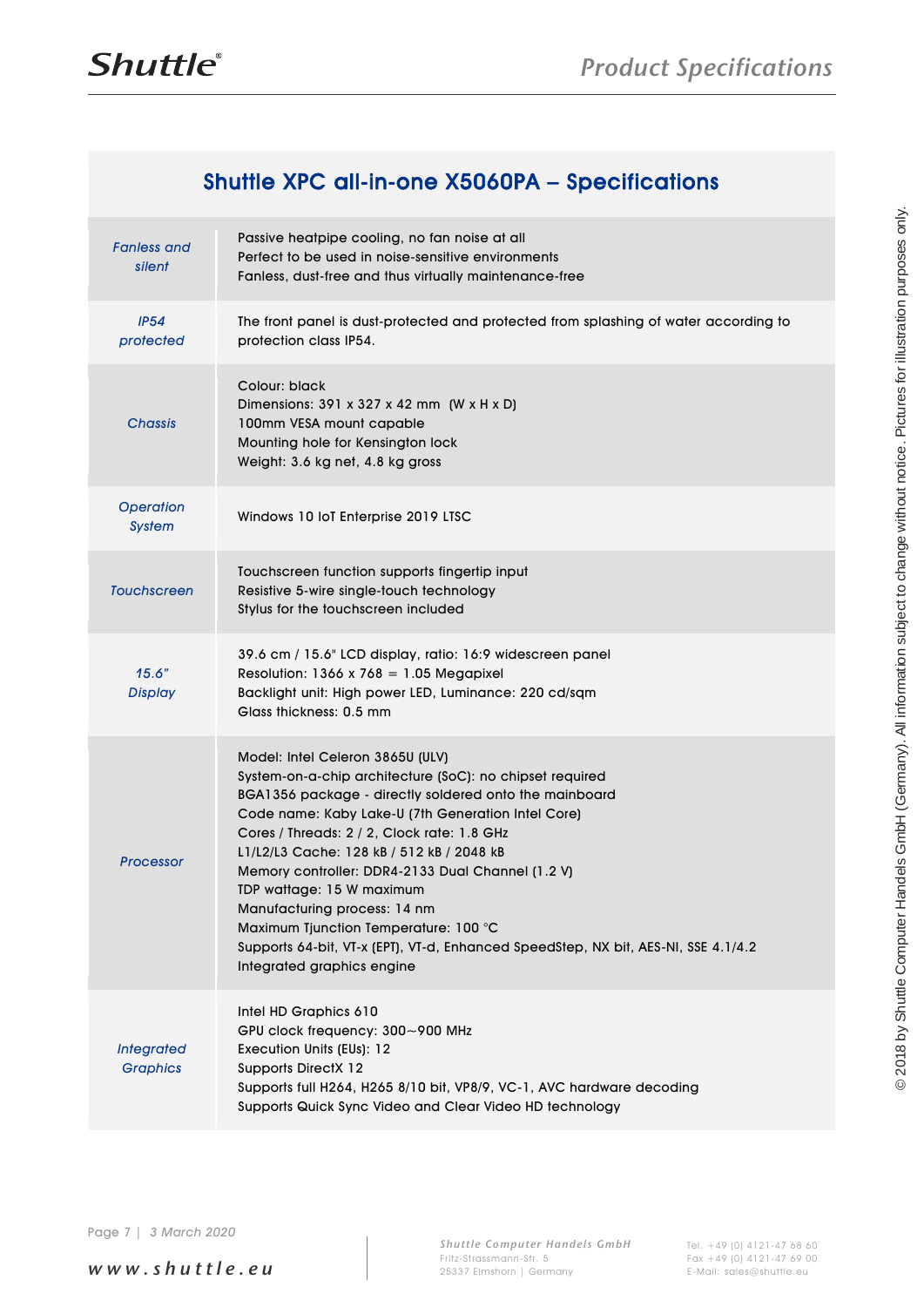

| Up to three<br>displays              | Two video ports support two additional independent screens:<br>1) HDMI 1.4 supports 1920 x 1080 @ 60 Hz or 3840 x 2160 @ 30 Hz<br>2) VGA / D-Sub analog video supports 1920 x 1080 @ 60 Hz<br>Special conditions for operation in Multi-Monitoring mode:<br>1) Clone mode: all displays show the same content at 1366 x 768 resolution<br>2) Extended mode: all displays show different content |
|--------------------------------------|-------------------------------------------------------------------------------------------------------------------------------------------------------------------------------------------------------------------------------------------------------------------------------------------------------------------------------------------------------------------------------------------------|
| <b>BIOS</b>                          | AMI BIOS in 8 MByte EEPROM with SPI interface<br>Supports Power fail resume / always on<br>Supports Wake-on-LAN (WOL) from S3, S4, S5 ACPI states<br>Supports hardware monitoring and watch dog functionality<br>Supports Firmware TPM v2.0 functionality                                                                                                                                       |
| <b>Memory</b>                        | 4 GB DDR4-2133 (PC4-17000) SDRAM at 1.2 V<br>SO-DIMM memory with 260 pins<br>Supports a maximum of 16 GB per DIMM, maximum total size: 32 GB                                                                                                                                                                                                                                                    |
| 2.5" storage<br>drive                | Supports one SATA hard disk or one SATA SSD drive in 6.35 cm / 2.5" format<br>The SATA 3.0 interface supports up to 600MB/s data transfer speed (6 Gbit/s)<br>Supports one drive with up to 12.5 mm in height                                                                                                                                                                                   |
| $M.2$ SSD<br>drive                   | 120 GB NVMe SSD storage drive in M.2 form factor                                                                                                                                                                                                                                                                                                                                                |
| Card<br>Reader                       | Integrated card reader supports SD, SDHC and SDXC memory flash cards                                                                                                                                                                                                                                                                                                                            |
| <b>Webcam</b>                        | Integrated 2.0 Megapixel (1600 x 1200) HD webcam                                                                                                                                                                                                                                                                                                                                                |
| <b>Microphone</b><br><b>Speakers</b> | Front panel with integrated Electret Condenser Microphone and<br>2x 2W speakers                                                                                                                                                                                                                                                                                                                 |
| <b>Audio</b>                         | Realtek ALC269 Audio Codec<br>Two analog audio connectors (3.5 mm) on the bottom side:<br>1) Line-out (headphones)<br>2) Microphone input<br>Digital Audio is supported via HDMI.                                                                                                                                                                                                               |
| <b>Wired</b><br><b>Network</b>       | Intel i211 Ethernet Controller with MAC, PHY and PCIe interface<br>Supports 10 / 100 / 1.000 MBit/s operation<br>Supports WAKE ON LAN (WOL) from S3, S4 modes<br>Supports network boot by Preboot eXecution Environment (PXE)                                                                                                                                                                   |
| <b>Wireless</b><br><b>Network</b>    | WLAN chip: Realtek 8188EE<br>Supports IEEE 802.11b/g/n for 2.4 GHz band<br>Speed: max. 150Mbps up-/downstream<br>Security: WPA/WPA2, WEP<br>M.2-2230AE card with internal antenna                                                                                                                                                                                                               |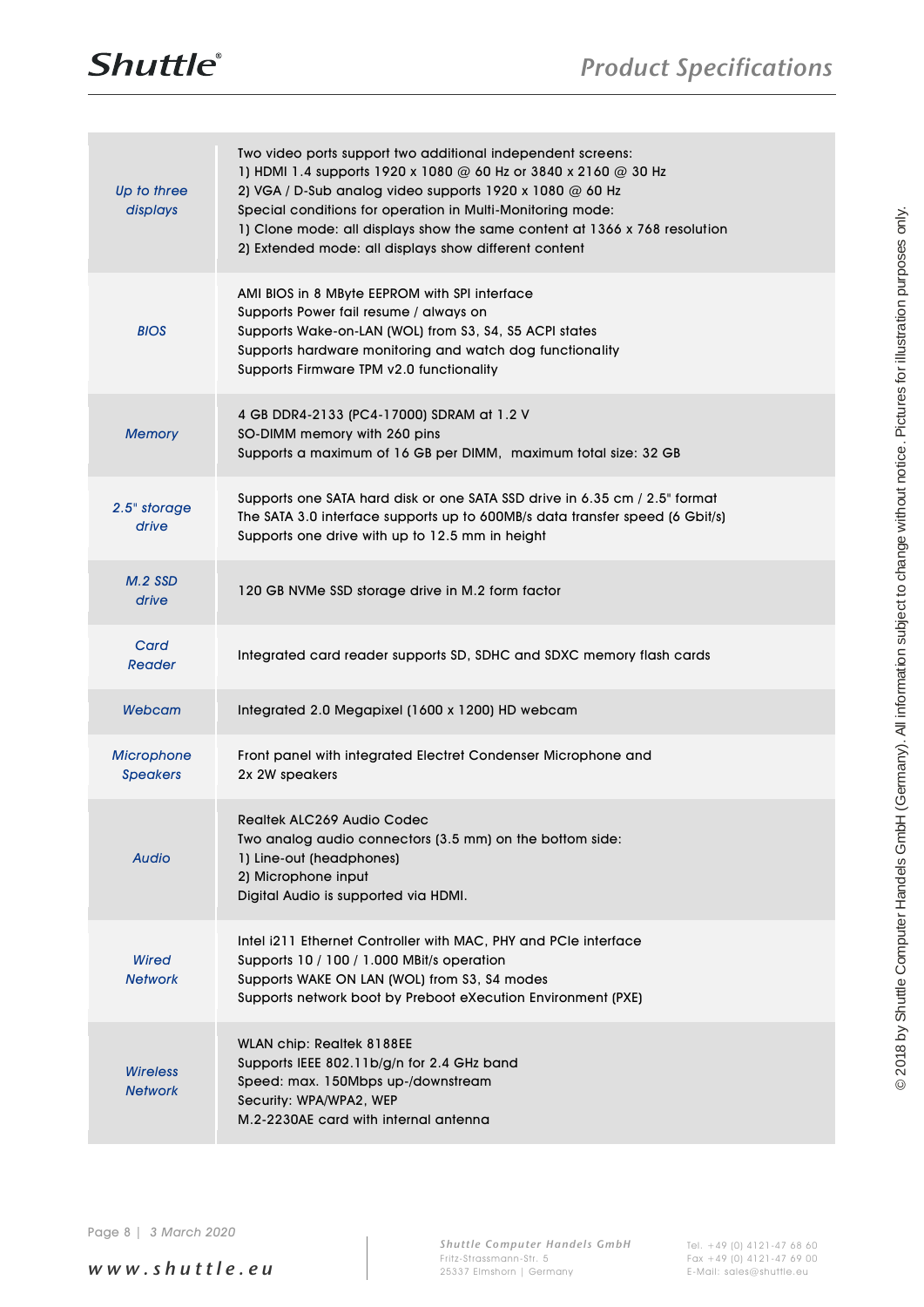



| Power button<br>2x USB 2.0<br><b>Connectors</b><br>SD card reader<br>left side<br>Hole with power button<br>Hole with Clear CMOS button<br>HDMI 1.4 (supports digital video and digital audio)<br>2x USB 3.0<br>2x USB 2.0<br>Gigabit Network (LAN, RJ45)<br><b>Connectors</b><br>Audio Line-out / headphones (3.5 mm jack)<br>bottom side<br>Microphone input (3.5 mm jack)<br>DC input for external power adapter (5.5 / 2.5 mm)<br>Perforation for optional TV/3G antenna (diameter: 9 mm)<br>Optional: 2x COM/serial (RJ45), DIO (RJ11) for cash drawer (accessory POS01)<br><b>Connectors</b><br>VGA connector (D-Sub 15 pol., analog video)<br>rear side<br>Optional: 2x COM/serial (D-Sub), 1x LPT/parallel (accessory: PCL71 or POS01)<br>Internal USB 2.0 type A connector for a USB stick<br>Serial ATA (6 Gbps)<br><b>Connectors</b><br>Serial ATA power connector<br>onboard<br>3x USB 2.0 header (all occupied)<br>eDP connector (Embedded DisplayPort) - occupied by the display<br>Connector for optional COM/LPT adapter POS01 or PCL71<br>External 65 W power adapter (fanless)<br>Input: 100~240 V AC, 50/60 Hz, max. 1.6 A<br>Power<br>Output: 19 V DC, max. 3.42 A, max. 65 W<br><b>Adapter</b><br>DC Connector: 5.5 / 2.5 mm (outer/inner diameter)<br>Note: The X5060PA also supports a 60 W power adapter with 12 V DC output voltage<br>DC Input Connector: 5.5 / 2.5 mm (outer/inner diameter)<br><b>DC</b> Input<br>The DC-input of the computer supports an external<br>power source with either 12V±5% or 19V±5%.<br>Quick Guide<br><b>Included</b><br><b>Driver DVD</b><br><b>Accessories</b><br>External Power Adapter (65W / 19V) with Power cord | <b>Front LEDs</b> | Power LED (blue)<br>Hard disk LED (orange) |  |
|----------------------------------------------------------------------------------------------------------------------------------------------------------------------------------------------------------------------------------------------------------------------------------------------------------------------------------------------------------------------------------------------------------------------------------------------------------------------------------------------------------------------------------------------------------------------------------------------------------------------------------------------------------------------------------------------------------------------------------------------------------------------------------------------------------------------------------------------------------------------------------------------------------------------------------------------------------------------------------------------------------------------------------------------------------------------------------------------------------------------------------------------------------------------------------------------------------------------------------------------------------------------------------------------------------------------------------------------------------------------------------------------------------------------------------------------------------------------------------------------------------------------------------------------------------------------------------------------------------------------------------------------------------------------------------|-------------------|--------------------------------------------|--|
|                                                                                                                                                                                                                                                                                                                                                                                                                                                                                                                                                                                                                                                                                                                                                                                                                                                                                                                                                                                                                                                                                                                                                                                                                                                                                                                                                                                                                                                                                                                                                                                                                                                                                  |                   |                                            |  |
|                                                                                                                                                                                                                                                                                                                                                                                                                                                                                                                                                                                                                                                                                                                                                                                                                                                                                                                                                                                                                                                                                                                                                                                                                                                                                                                                                                                                                                                                                                                                                                                                                                                                                  |                   |                                            |  |
|                                                                                                                                                                                                                                                                                                                                                                                                                                                                                                                                                                                                                                                                                                                                                                                                                                                                                                                                                                                                                                                                                                                                                                                                                                                                                                                                                                                                                                                                                                                                                                                                                                                                                  |                   |                                            |  |
|                                                                                                                                                                                                                                                                                                                                                                                                                                                                                                                                                                                                                                                                                                                                                                                                                                                                                                                                                                                                                                                                                                                                                                                                                                                                                                                                                                                                                                                                                                                                                                                                                                                                                  |                   |                                            |  |
|                                                                                                                                                                                                                                                                                                                                                                                                                                                                                                                                                                                                                                                                                                                                                                                                                                                                                                                                                                                                                                                                                                                                                                                                                                                                                                                                                                                                                                                                                                                                                                                                                                                                                  |                   |                                            |  |
|                                                                                                                                                                                                                                                                                                                                                                                                                                                                                                                                                                                                                                                                                                                                                                                                                                                                                                                                                                                                                                                                                                                                                                                                                                                                                                                                                                                                                                                                                                                                                                                                                                                                                  |                   |                                            |  |
|                                                                                                                                                                                                                                                                                                                                                                                                                                                                                                                                                                                                                                                                                                                                                                                                                                                                                                                                                                                                                                                                                                                                                                                                                                                                                                                                                                                                                                                                                                                                                                                                                                                                                  |                   |                                            |  |
|                                                                                                                                                                                                                                                                                                                                                                                                                                                                                                                                                                                                                                                                                                                                                                                                                                                                                                                                                                                                                                                                                                                                                                                                                                                                                                                                                                                                                                                                                                                                                                                                                                                                                  |                   |                                            |  |

*w w w . s h u t t l e . e u*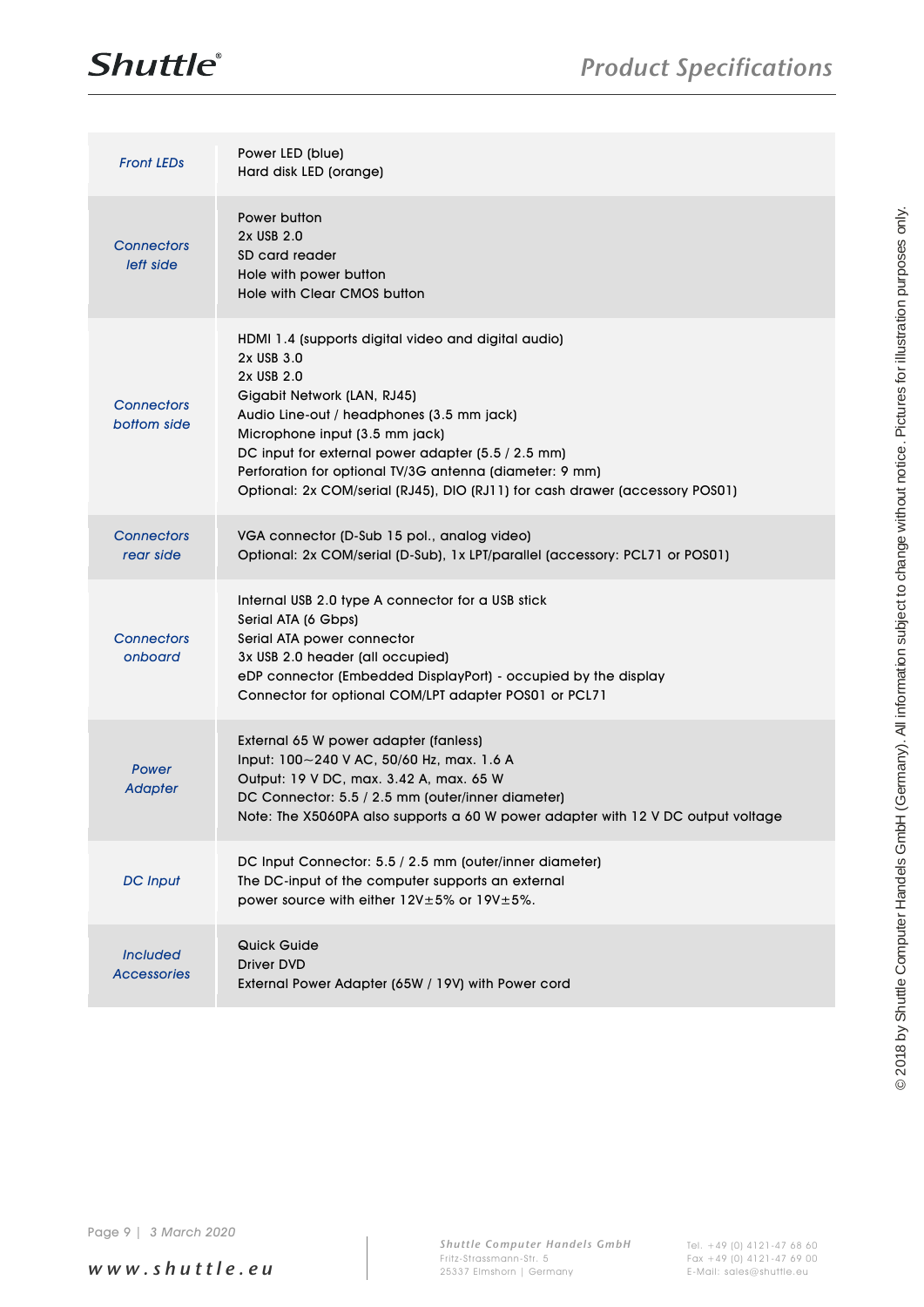| <b>Optional</b><br>Accessories     | PCL71: COM / LPT adapter:<br>- 1x Parallel (25p D-Sub)<br>- 2x Serial RS232 (9p D-Sub) supports 0 / 5 / 12V<br>POS01: COM / LPT adapter:<br>- 1x Parallel (25p D-Sub)<br>- 2x Serial RS232 (9p D-Sub) supports 0 / 5 / 12V<br>- 2x Serial RS232 (8p RJ45)<br>- 1x DIO/RJ11 connector for cash drawer supports 12 / 24V<br>PF55: Carrying bag                                                                                                                                                                                     |                                                                                                                                               |
|------------------------------------|----------------------------------------------------------------------------------------------------------------------------------------------------------------------------------------------------------------------------------------------------------------------------------------------------------------------------------------------------------------------------------------------------------------------------------------------------------------------------------------------------------------------------------|-----------------------------------------------------------------------------------------------------------------------------------------------|
| Environ-<br>mental<br>criteria     | Operating temperature: 0~40 °C<br>Humidity: 10~90 %                                                                                                                                                                                                                                                                                                                                                                                                                                                                              |                                                                                                                                               |
| Certification<br>and<br>Compliance | EMI: CE, FCC, BSMI<br>Safety: CB, BSMI, ETL<br>Other compliances: RoHS, ErP Lot6, Energy Star v5.0                                                                                                                                                                                                                                                                                                                                                                                                                               |                                                                                                                                               |
| Conformity                         | This device is classed as a technical information equipment (ITE) in class B and is<br>intended for use in living room and office. The CE-mark approves the conformity by the<br><b>EU directives:</b><br>(1) 2014/30/EU relating to electromagnetic compatibility (EMC),<br>(2) 2014/35/EU relating to Electrical Equipment designed for use within certain voltage<br>limits (LVD),<br>(3) 2009/125/EC relating to ecodesign requirements for energy-related products (ErP),<br>(4) 2014/53/EU Radio Equipment Directive (RED) |                                                                                                                                               |
|                                    |                                                                                                                                                                                                                                                                                                                                                                                                                                                                                                                                  | @ 2018 by Shuttle Computer Handels GmbH (Germany). All information subject to change without notice. Pictures for illustration purposes only. |
| 3 March 2020<br>Page $10 $         |                                                                                                                                                                                                                                                                                                                                                                                                                                                                                                                                  |                                                                                                                                               |

*w w w . s h u t t l e . e u*